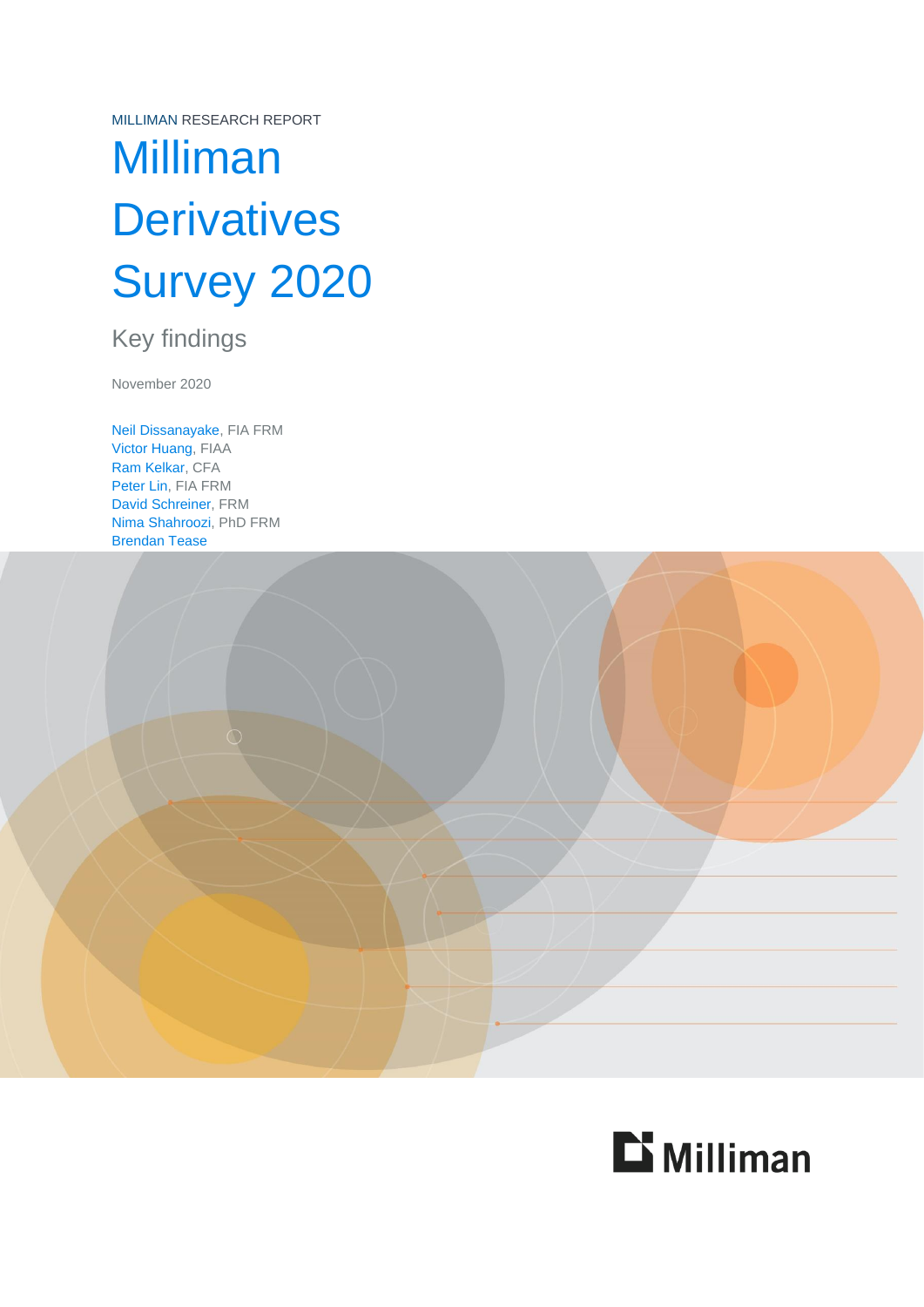### Milliman Derivatives Survey 2020

#### *A global survey of derivatives usage in the life insurance industry*

This report sets out a summary of key findings from the 2020 update to Milliman's survey of derivative usage for risk management in the global Life Insurance industry.

Milliman conducts periodic global surveys of life insurance companies, to explore trends in risk management practices and derivative usage. Since the last survey that was conducted in 2017, insurance company risk management and asset liability management (ALM) strategies have continued to evolve in the face of changing market conditions and regulations. In 2020 in particular, the impact of the COVID-19 pandemic has caused turbulence in financial markets and created unprecedented challenges for the industry. The aim of this survey is to explore the extent of the impact of these factors, to identify recent trends in derivative usage, and to offer a perspective on how derivative usage is likely to change in the future.

This year's survey received responses from 54 insurance companies based in North America, Europe, and Asia, including many of the largest companies in the industry. In this report we provide a breakdown of responses by region, to illustrate the many meaningful variations based on the local economic and regulatory environments. North America provided 54% of responses, followed by 28% from Europe, 15% from Asia, and the balance from the rest of the world.

#### **KEY FINDINGS**

- Hedging programs have largely performed as expected and achieved objectives during the market turbulence in the first quarter of 2020. The vast majority of respondents report hedge program effectiveness in excess of 90% for hedged risks.
- Respondents see a negative outlook on the growth in sales for many traditional insurance products, including guarantee based products such as variable annuities.
- Stable value and Registered Indexed Linked Annuities (RILAs) were the two products where the outlook was the most positive going forward, with most respondents seeing an increase in future sales for these product lines.
- In the context of the impending discontinuation of LIBOR, sovereign bond curves were the most cited choice as replacement risk-free rate (RFR), outside of the EU where a single domestic bond curve does not exist. This could reflect legacy views and the current state of uncertainty about the new benchmark rates, and the situation could change over time as SOFR, €STR, and other replacement RFRs become more established. However, we do note that in practice most companies are using LIBOR or overnight curves for risk-free valuation discount rates, with overnight rates now being the predominant choice for asset valuations.
- In 2020, around 15% to 20% of respondents for USD, EUR, and GBP, and 5% for JPY are discounting their liabilities using an overnight rate curve. Thirty-three percent of respondents for USD, and between 8% to 18% in other currencies, are discounting using an IBOR curve.
- For legacy IBOR swaps, most respondents indicated a preference for relying on the ISDA fallback methodology for existing positions. However, in the UK there is a stronger preference to unwind IBOR swaps and replace them with the new benchmark.
- While most insurers report modelling negative rates, there is a meaningful proportion for all currencies that still exclude negative interest rates, likely due to legacy modelling systems that are not yet able to cope with negative rates.
- Many survey respondents expect to be subject to the uncleared margin rules (UMR) in 2021, with a few as early as this year. For segregation of margin under UMR, "Triparty" agreements are preferred over "Third Party" agreements, and AcadiaSoft, Numerix, and internal systems are the three main choices as technology solutions.
- Amongst respondents subject to reporting under Solvency II, an equal number reported using the Standard Formula as compared to a partial or full internal model calculation for Solvency II Capital.
- We see a mix of hedging objectives when breaking down by Solvency II balance sheet items. Twelve out of the 18 firms responding include the Solvency II best estimate liability (BEL) as a hedging objective, and five of these consider this to be fully explicit. Life Risk SCR is the least likely capital item to be included as a hedge objective, with only seven firms including, and two firms saying this is fully explicit. Although more firms include the Risk Margin, only one firm says this is fully explicit as a hedge objective.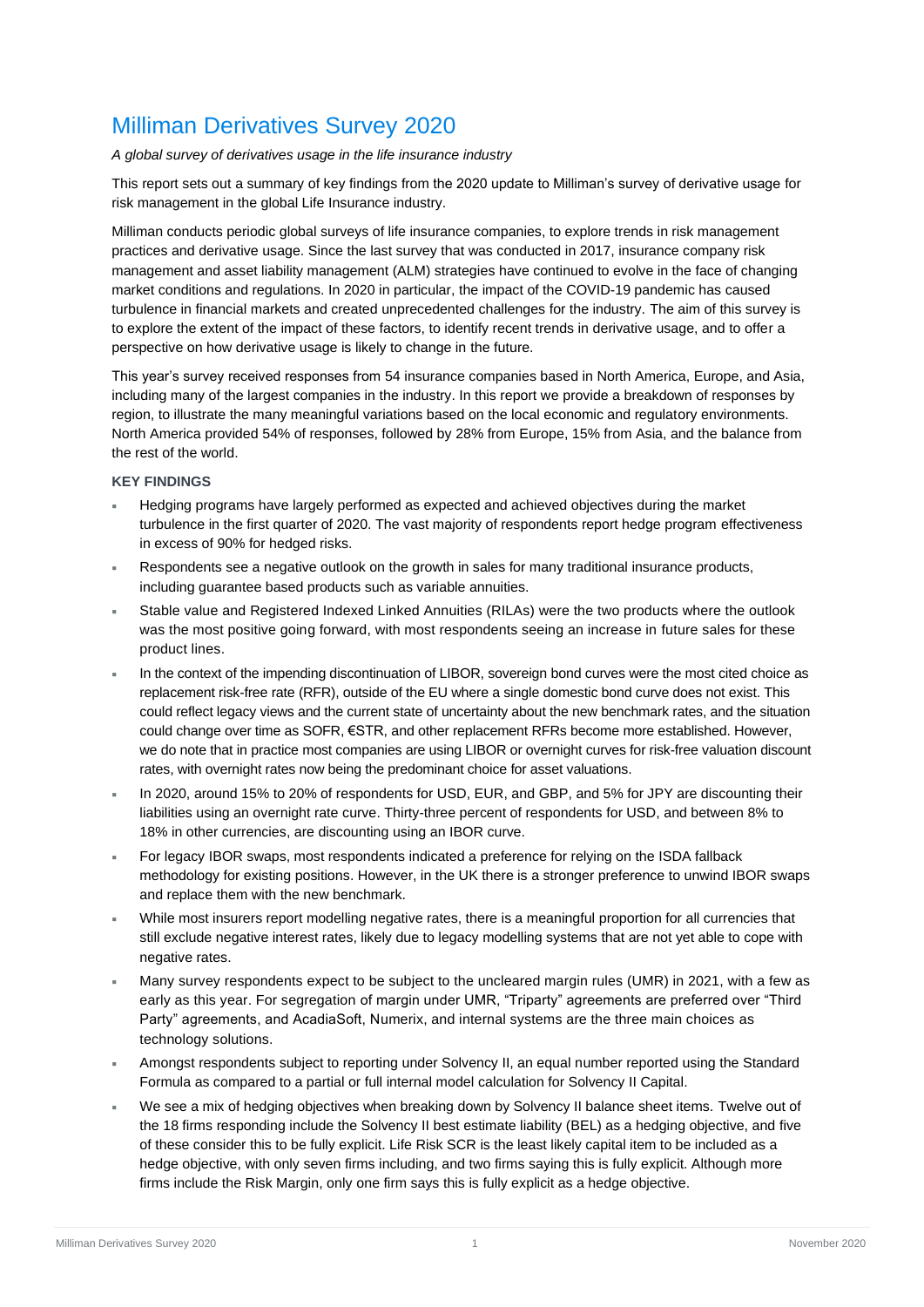- With regards to hedging beyond the Last Liquid Point (LLP), for those that have material risk, the majority is fully focused on hedging economic risk exposures, either in full or partially. Only two respondents chose to focus fully on hedging the Solvency II risk exposure only, which are both UK insurers, where in practice the impact of extrapolation is in any case limited.
- Considering benchmark reform for GBP, the switch from GBP LIBOR to reformed SONIA will result in a switch in benchmark for the underlying Solvency II curve, and a question mark as to whether the Credit Risk Adjustment (CRA) should be applied to make it more representative of risk-free. All UK respondents to this question both prefer and expect the new GBP Solvency II curve to be without a CRA. In terms of switching, most prefer a phased switch with a single weight across all terms. Although, most expect an instant switch to occur.
- For the EUR benchmark reform, we asked about three possible Solvency II curves: (1) EURIBOR based with a CRA; (2) €STR based with a CRA; and (3) €STR based without a CRA. Results were spread across all three choices. The EURIBOR curve with an €STR-based CRA, was the curve most expected. Although, there is less consensus over the preferred choice of EIOPA curve. In terms of switching, an instant switch is generally preferred for EUR.
- Derivatives usage is expected to increase in coming years as a result of market volatility and its impact on valuations, plus lower interest rates and regulatory changes.
- For FIA hedging there has been an increase in use of exchange traded options (ETOs) for dynamic hedging, which are now almost as popular as over-the-counter (OTC) options.
- More insurance companies are managing risk on an intra-day basis, with 60% of the respondents opting to do so either during cash market hours or on a 24-hour basis up from 44% in 2017.
- Economic P&L volatility continues to be the most important objective for hedging programs, while GAAP volatility and regulatory capital are also key objectives for a significant proportion of firms. However, for many regulatory environments, management is likely to optimize across multiple measures, particularly in Europe where solvency regulation has become more market-consistent.
- The survey indicates a definite shift from a negative duration gap to positive duration since the last survey in 2017, suggesting heightened concerns around interest rates continuing to fall.
- There has been an increase in the usage of cleared interest rate swaps globally and these instruments are becoming more common as compared to bilateral swaps.
- Bloomberg, Numerix, MathWorks, Murex, Sungard, and QuantLib are the most commonly used systems for front-office, middle-office, and back-office applications.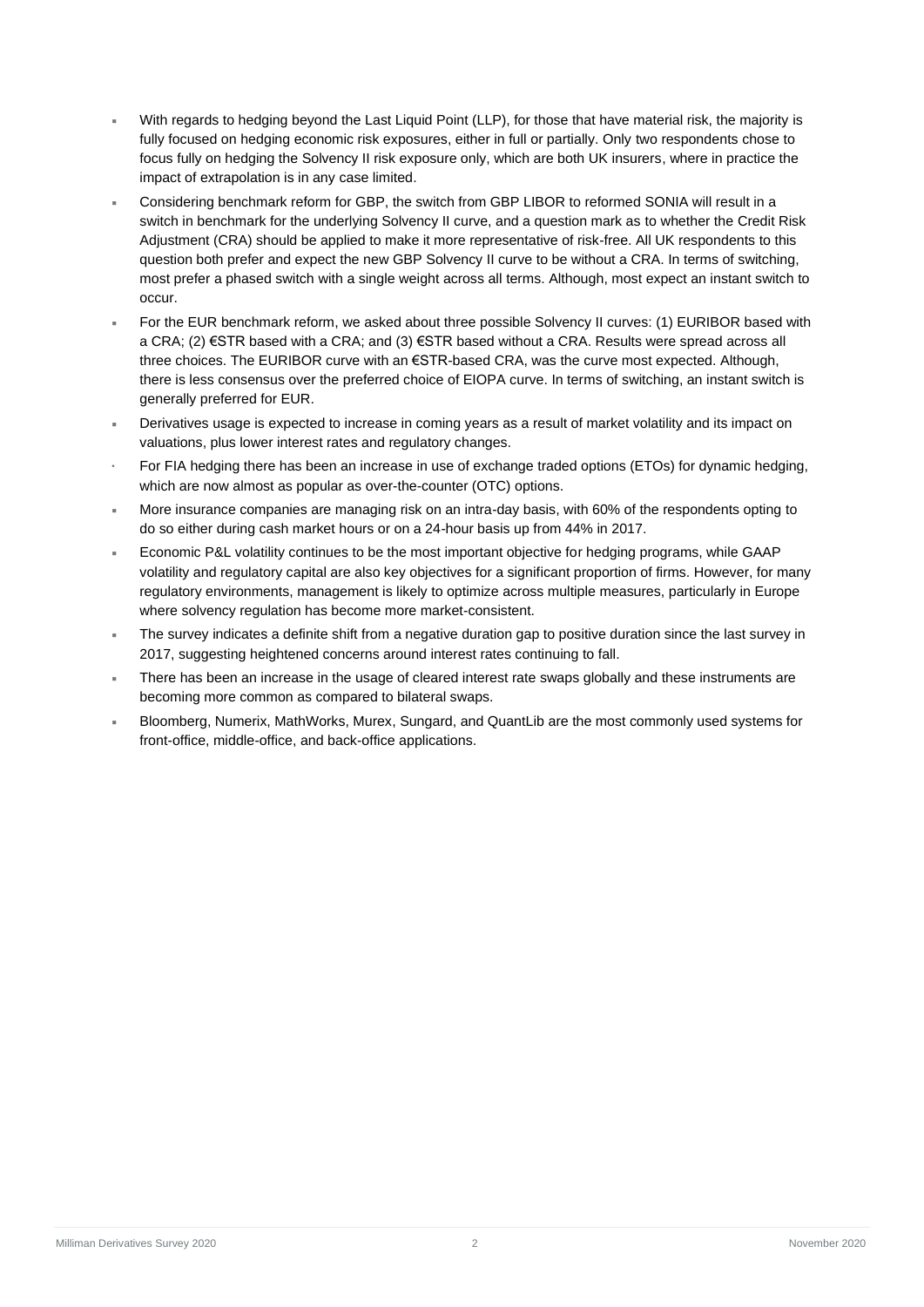### Profile of Survey Respondents

Globally, interest rates, equity, and credit are the key market risks that insurance companies face (Chart 1), followed by currency risk and inflation risk. Regionally, we see that equity risk is viewed as less material in Asia, while inflation risk is considered more material in the UK, compared to the global averages.



**CHART 1: BREAKDOWN OF MATERIAL MARKET RISKS**

Respondents report a diverse mix of product offerings, with Life Insurance and Fixed Annuities representing the two most common products across all geographies (Chart 2).

#### **CHART 2: BREAKDOWN OF PRODUCTS OFFERED (GLOBAL)**

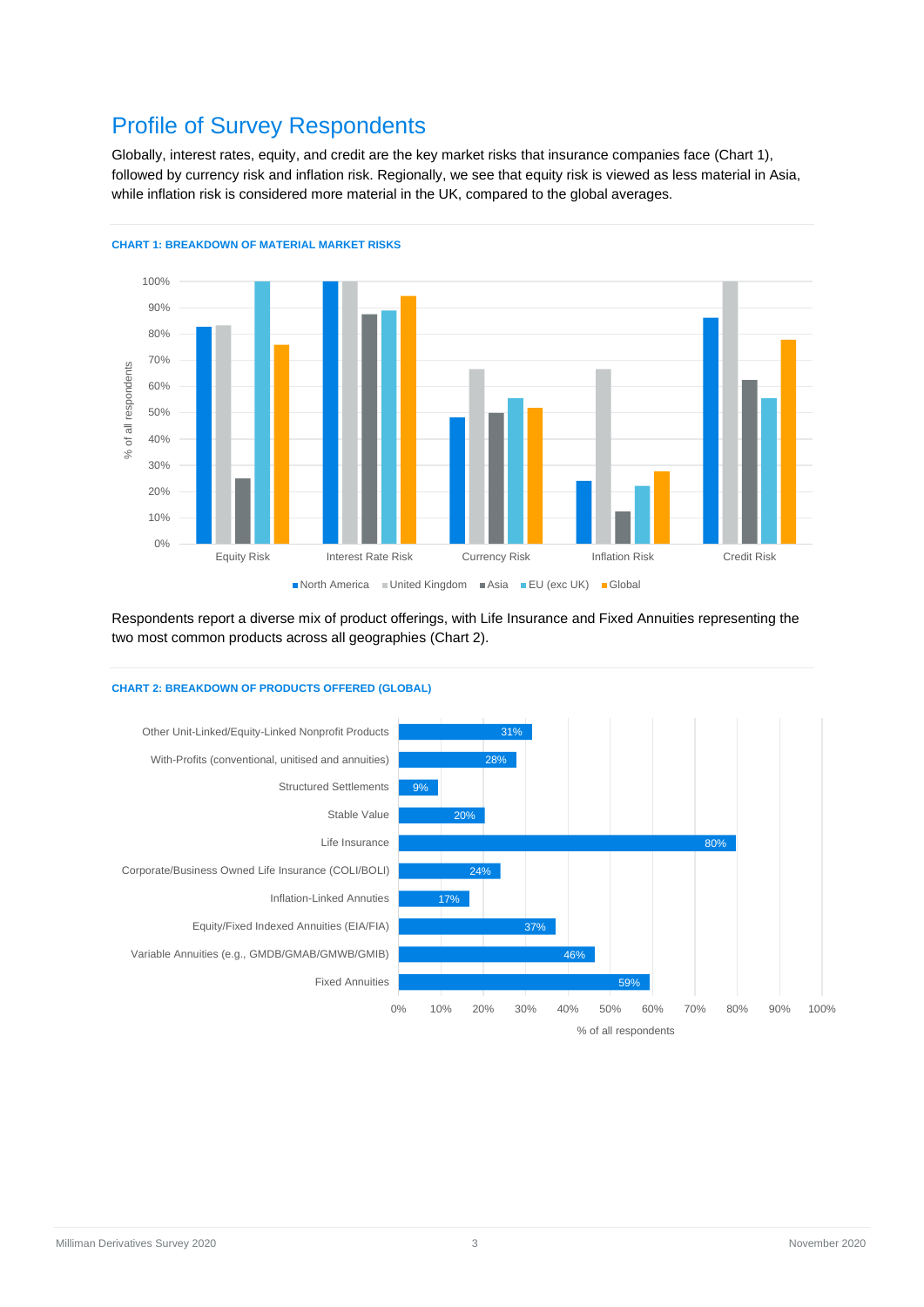### Hot Topics

#### **PANDEMIC CRISIS**

The first half of 2020 saw an unprecedented level of market turmoil as the world began to deal with the farreaching implications of the coronavirus pandemic. Such extended periods of elevated market volatility put a spotlight on insurers' ability to remain solvent and profitable. Hedging the guarantees embedded in insurance products such as variable annuities has become a core competency for insurance companies for whom an effective hedging program is critical from a standpoint of both solvency and earnings stability. With regard to prospects for new business, many have a pessimistic view on new business growth for the second half of 2020 (Chart 3). There is some degree of resilience in North America, UK, and EU, but the Asian markets are particularly pessimistic.



**CHART 3: OUTLOOK FOR OVERALL NEW BUSINESS GROWTH IN H2 2020, COMPARED TO PRE-PANDEMIC FORECASTS**

#### **BENCHMARK REFORM**

In the context of the impending discontinuation of LIBOR, sovereign bond curves were the most commonly cited choice as a replacement risk-free rate (RFR). This could be a reflection of legacy views and the current state of uncertainty about the new benchmark rates, and the situation could change over the next year as SOFR, €STR, and other replacement RFRs become more established. The Solvency II discount curve is the preferred curve in use for EU based insurers, and it is also used by many UK and Asian insurers. We do note that a small proportion of respondents did believe there was no such thing as risk-free — i.e., every asset, counterparty or funding approach comes with a degree of risk. The "big bang" switch to €STR discounting as of July 2020 and SOFR discounting as of October 2020 at the major CCPs (LCH and CME) for margining of cleared derivatives is prompting many insurers to reconsider their choice of risk-free curves for valuation. In the case of uncleared derivatives, there is additional complexity since the discounting would depend on underlying ISDA and CSA terms, and post-LIBOR terms and conditions would have to be negotiated on a bilateral basis.

Respondents to the 2020 survey indicated that many have now switched to using the OIS curve instead of IBOR for valuing interest rate derivatives (Chart 4), which is a change from the survey findings in 2017 when only 38% used OIS discounting for asset valuations and 14% were planning to switch, with 48% having no plans to change. In 2020, only 27% of respondents for USD and between 15% to 20% in other currencies are discounting using an IBOR curve.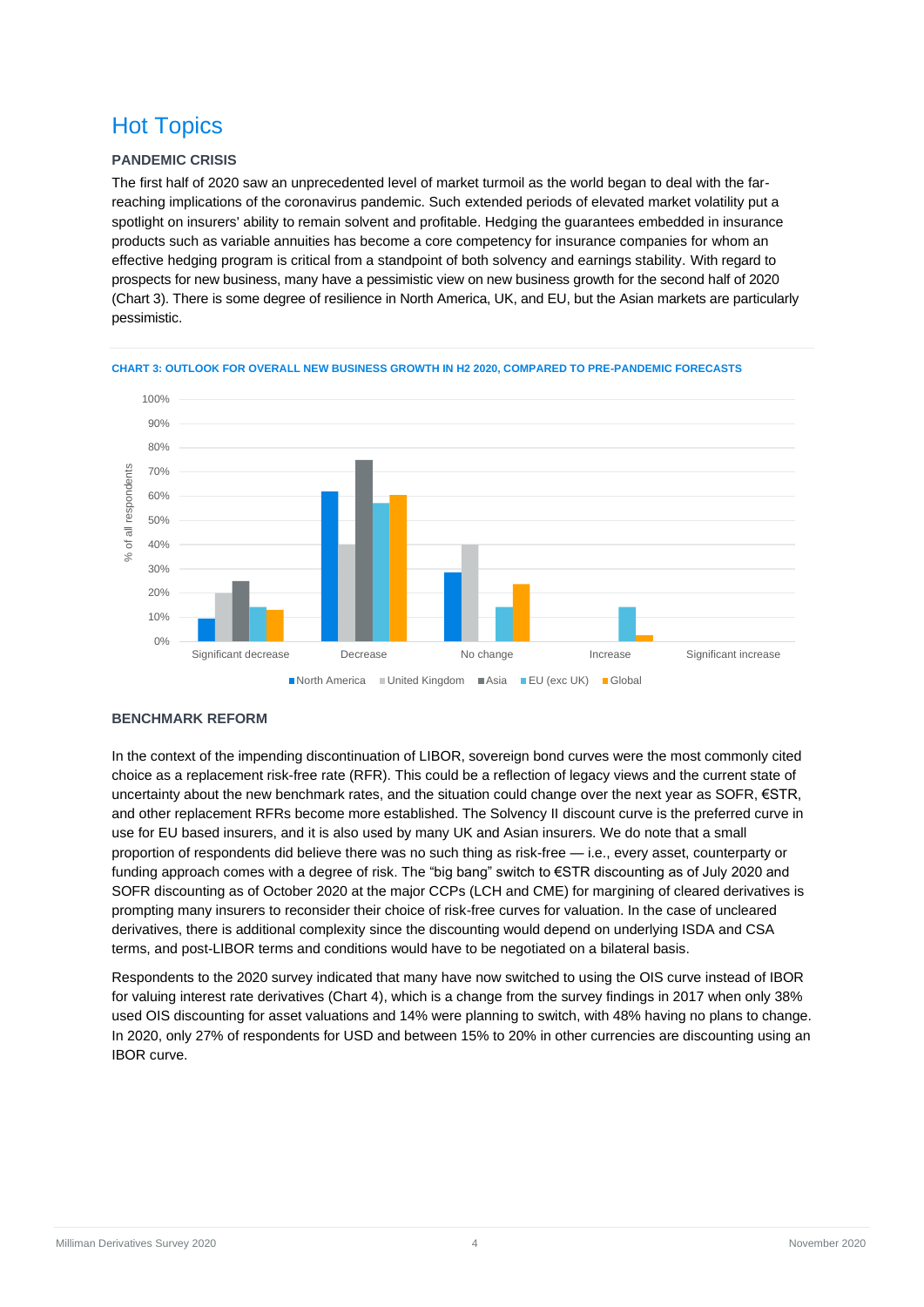

**CHART 4: VALUATION DISCOUNT RATE FOR INTEREST RATE DERIVATIVES**

■IBOR Swap Curve ■Overnight Index Swap Curve (includes SOFR, ESTER, SONIA) ■Regulatory Curve ■Not Applicable

The survey results were compiled in Q2 of this year. Two-thirds of the global industry have commenced LIBOR transition planning. Progress is most advanced in North America and the UK, where most have commenced internal discussions and a fifth have made a plan and/or allocated budget and resources. Progress is least advanced in the EU and Asia where most have yet to start internal discussions.

#### **SOLVENCY II**

Of the 18 respondents that report under Solvency II, five of which were outside the EU, seven companies reported using the Standard Formula, two the partial internal model (PIM), four the full internal model (FIM), and three specified other basis for calculation of their Solvency II capital. 1 One-third of respondents considered Solvency II to be extremely important in their hedging decisions (with a strong UK bias), with three-quarters of respondents considering Solvency II to be at least moderately important.

We see a mix of hedging objectives when breaking down by Solvency II balance sheet items (Chart 5):



#### **CHART 5: SOLVENCY II HEDGE OBJECTIVES**

<sup>1</sup> One respondent indicated the use of partial internal model for counterparty and spread risk. One other indicated a SII ratio based on local statutory RBC under equivalence, in parallel to running a full internal model to manage their economic risk appetite.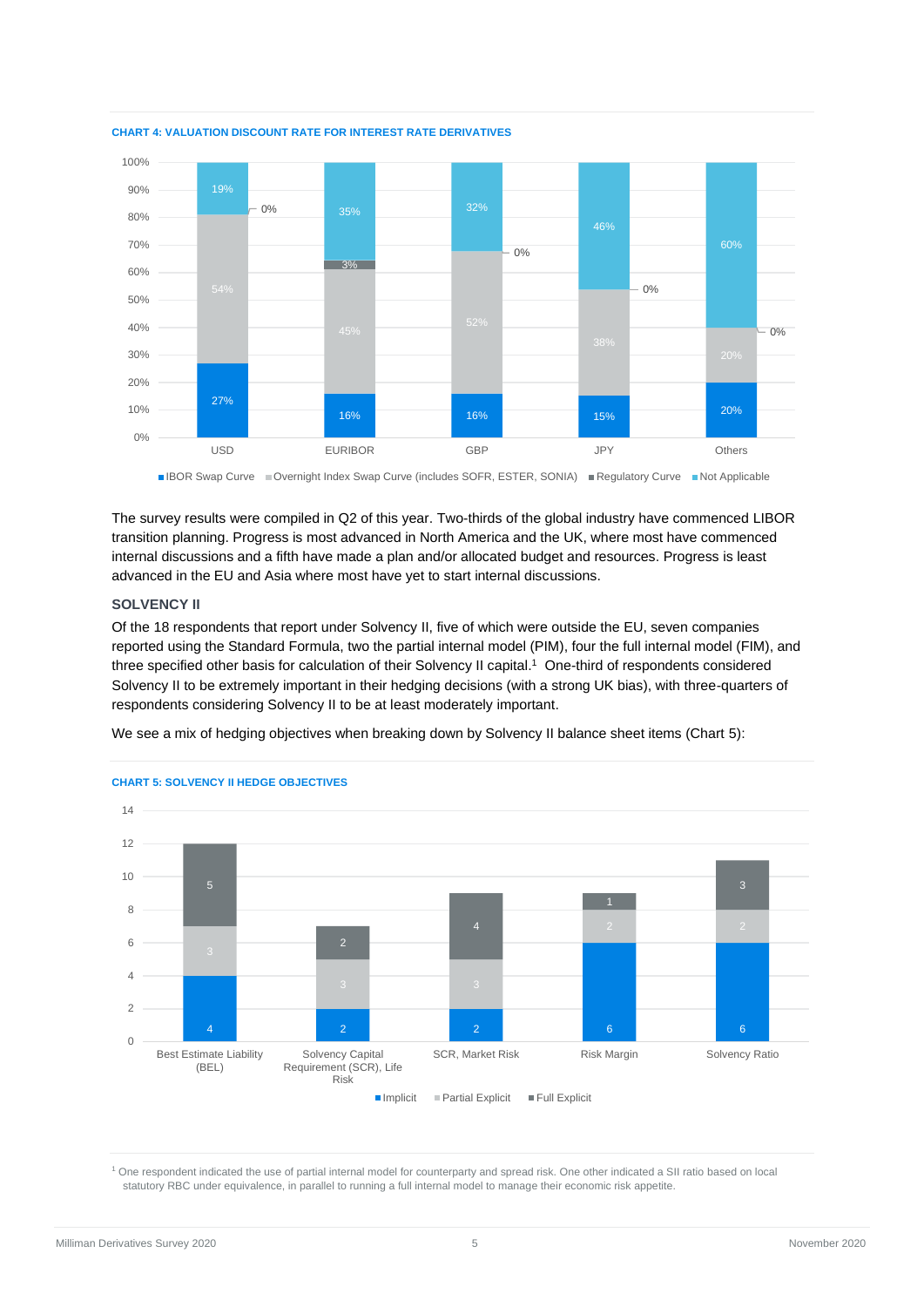### Hedging Strategies

Economic P&L volatility continues to be the most important objective for most hedging programs as expected (Chart 6 and 7). GAAP volatility and regulatory capital are also key objectives for a significant proportion of firms.



#### **CHART 7: MEASURES INCLUDED IN HEDGING OBJECTIVE**



Milliman Derivatives Survey 2020 **6** November 2020 **6** November 2020 **November 2020**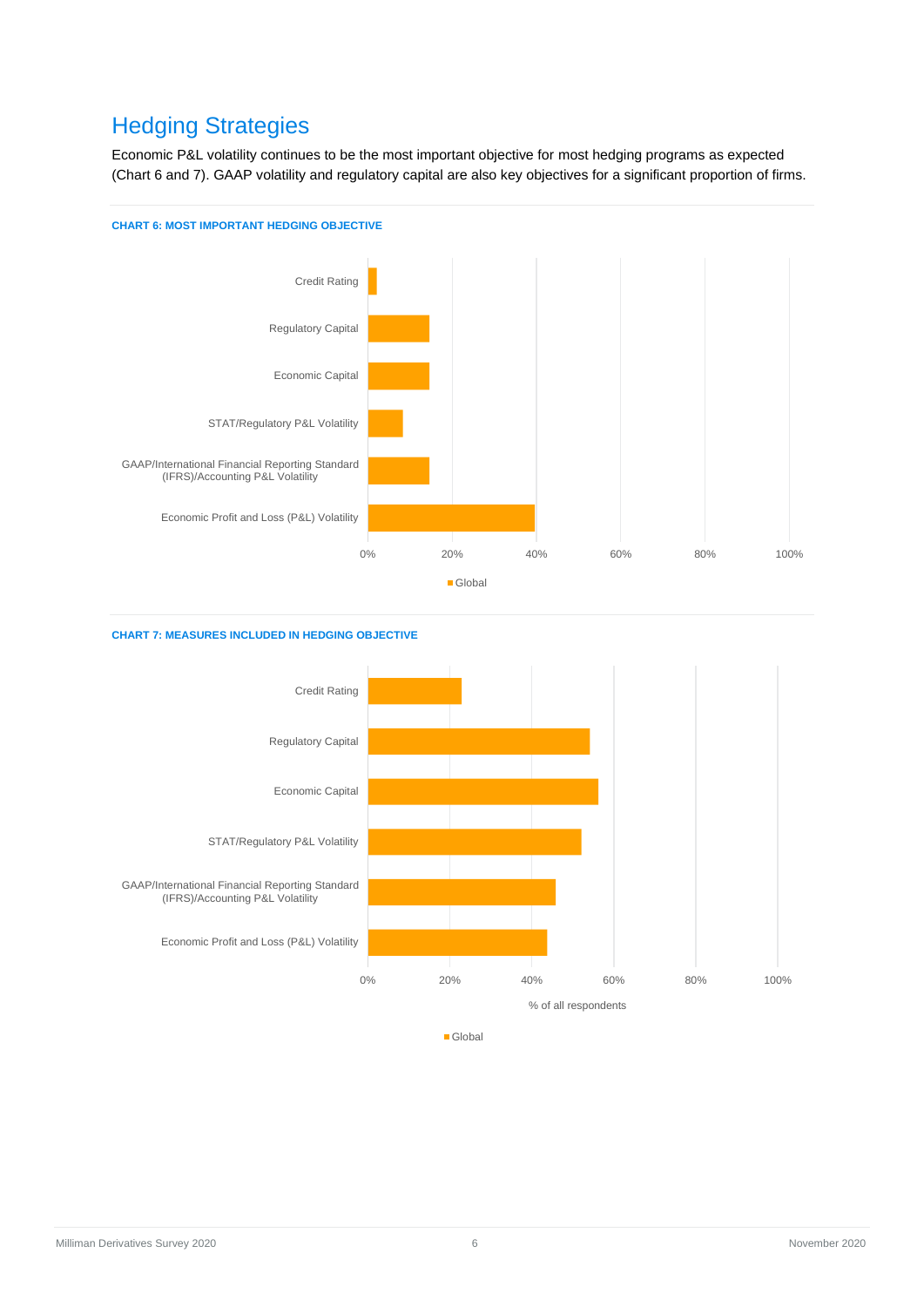### Future Trends

With regard to views on derivatives usage over the next two years, we see that higher usage is projected as compared to the 2017 survey, with 58% of respondents expecting an increase in derivative usage over the next two years, and none seeing a reduction (Chart 8). This is an important finding, indicating that insurers see derivatives as a more valuable tool for hedging than they have done in past years. Around a third of the respondents, however, saw no significant change over the next two years.

We received many comments on the key reasons driving change in derivatives usage. One of the key drivers amongst insurers is market volatility, which is not surprising considering the events of 2020 and its impact on valuations. Lower interest rates, new business and sales, and regulatory purposes were also mentioned as some of the key drivers.



**Important Note**: This document includes selected highlights of the Milliman Derivatives Survey findings and key conclusions based on survey data.

Please contact Milliman for more information about the survey findings, and to participate in this survey in future years. All survey participants receive a full copy of the survey report with additional information including detailed survey results and analysis of survey findings.